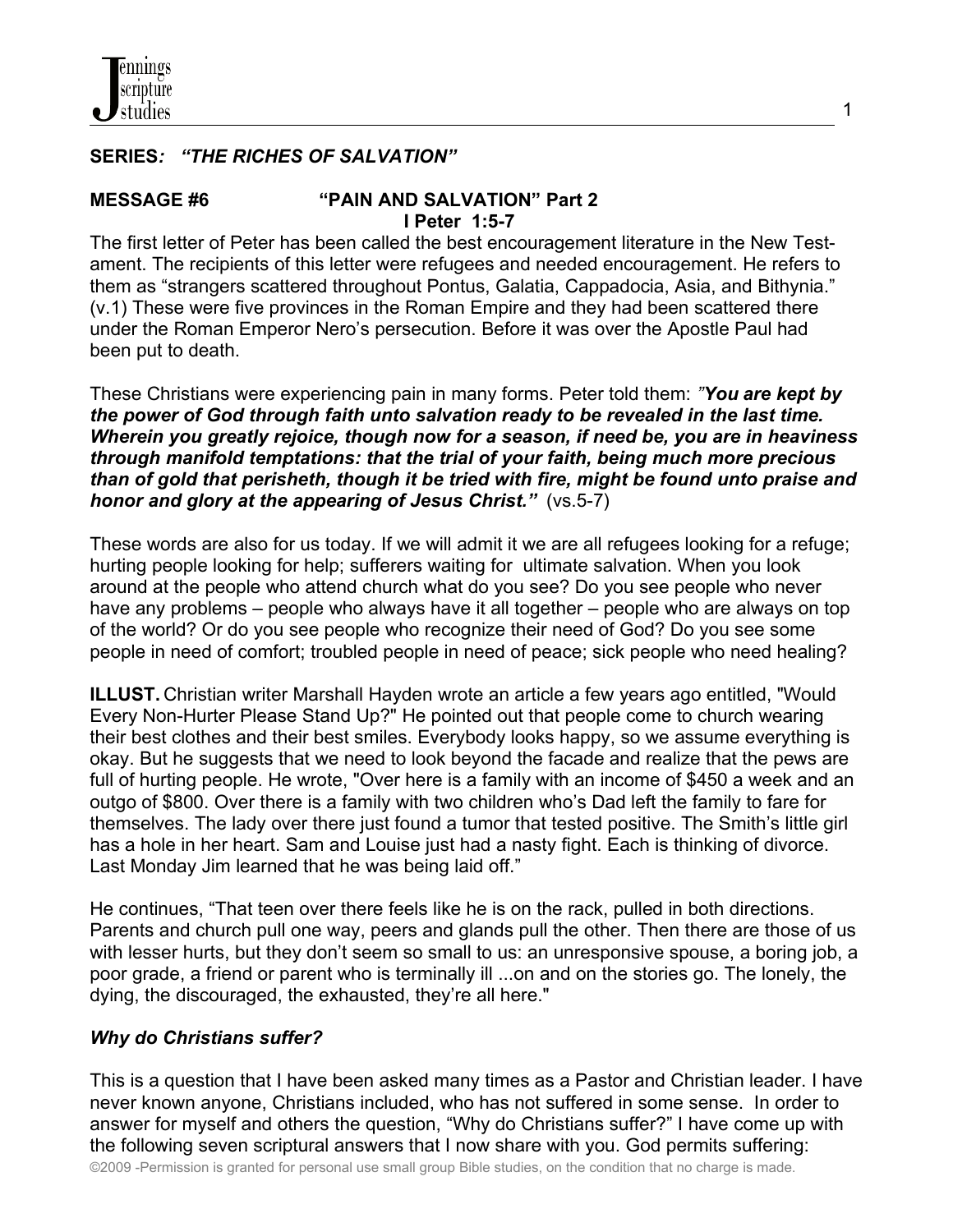# **1. TO EDIFY THE BELIEVER.**

 "Edify" is a Bible word and "edify" and "edification" are found more than a dozen times in the New Testament. The term means "to build up" and is used in reference to instruction, experiences and relationships that build one up in the faith.

 Writer and teacher John Stott said, "Suffering undoubtedly constitutes the single greatest challenge to the Christian faith." It is not God's purpose to tear us down but to ultimately build us up – but sometimes we have to get down to be built up! Faith is strengthened, not when everything is going our way, but when the heat and pressure of pain, adverse circumstances and trials are experienced.

 **ILLUST**. Diamonds are produced by heat and pressure over time. Gold is formed through the same process. Job said, "When he has tried me, I shall come forth as gold." (Job 23:10) God is building into our lives the character of Christ – He is more interested in our character than our comfort while we are here on earth. He has promised an eternity of comfort hereafter.

David wrote: "It is good for me that I have been afflicted, that I might learn Your statutes." (Psalm 119:71) He is saying, "I was built up when my suffering drove me to the Word of God." Job came to a deeper understanding of God through suffering and is the prime example of one whose faith was built through trials.

 And remember Joseph; he was thrown in a pit and sold into slavery by his brothers. What did he say about that painful experience? "You meant evil against me; but God meant it for good." (Gen. 50:20) In other words, God orchestrated the entire scenario. Martin Luther, the leader of the Protestant Reformation, had his faith tested severely. Yet he wrote, "Affliction is the best book in the library of my soul."

 Are we learning through our trials? Are we being edified – built up? Don't ask, "*How* can I get out of this situation?" But rather, "*What* can I get out of this suffering?" One of the main reasons why we Christians suffer in the body is to be edified – built up in our souls. Another reason is:

# **2. TO MAGNIFY JESUS CHRIST.**

 Listen to the Apostle Paul's desire as expressed in Philippians 1:20 – "that Christ will be magnified in my body, whether by life or by death."

 **ILLUST.** What is the function of the Magnifying Glass? Does it make things larger? No! It does not change the size of the object at which we are looking. Does it make things closer? No! The distance from the object to the eye is the same. What is the function of the magnification glass? It makes things *clearer*!

 Our bodies are like a Magnifying Glass – Christ should be clearly seen in us whether we are well or ill, by life or by death! In the process of suffering Christ wants to become dearer to us and clearer to those who see us going through trials. Why do Christians suffer? To continue: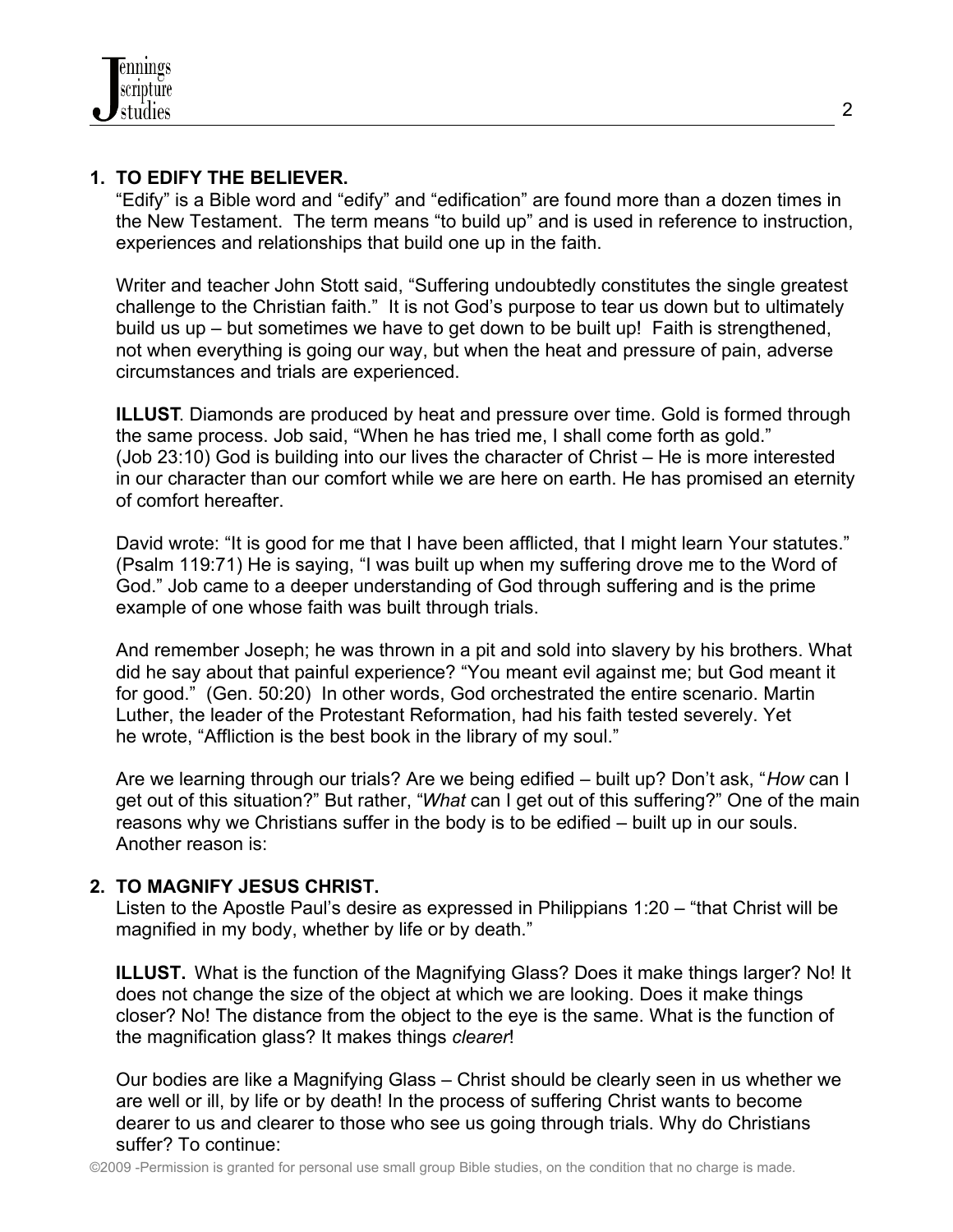

#### **3. TO UNIFY THE CHURCH.**

How can suffering help the Body of Christ? Suffering provides us with an opportunity to:

#### **A. Be A Caring Community.**

 I Cor. 12 is the classic New Testament passage on Body truth. Here is part of Paul's teaching: "God has so composed the body, giving more abundant honor to that member which lacked, so that there may be no division in the body, but that the mem bers may have the same care one for another. And if one member suffers, all the members suffer with it; if one member is honored, all the members rejoice with it. Now you are Christ's body, and individually members of it." (I Cor. 12:25-27)

 **ILLUST.** I got a miniscule steel particle in my eye once and my entire body was affected. Not only did my eye hurt but I could not move my head from side to side without my eye scraping across the small piece of steel shaving; walking made my eye move; all movement of my body was restricted; I could not concentrate on anything else but my painful eye. I was not joyful (my wife said I was grouchy!) so finally I went to the Emergency Room at the hospital where they removed the offensive invader.

 So it is in church fellowships. Paul said, "if one member suffers, all the members suffer with it." In the book of Romans he tells us how a caring community responds to hurting members: "Rejoice with those who rejoice, and weep with those who weep." (12:15) Suffering provides an opportunity to practice Christian compassion. Suffering aids in unifying the church when it becomes a caring community.

#### **B**. **Be A Sharing Community.**

 I have heard ladies sharing recipes, men sharing views about various events, youth sharing news about school, sports, etc. There is a great need to share comfort when we gather together.

 Paul, again, is quotable when it comes to this subject. Said he: "Blessed be God, even the Father of our Lord Jesus Christ, the Father of mercies, and the God of all comfort; Who comforts us in all our tribulation, that we may be able to comfort them which are in any trouble, by the comfort wherewith we ourselves are comforted of God." 2Cor.1:3-4

 Each time we are comforted by God in our suffering, our capacity to share comfort with others is increased. Freely we have received – freely give! The suffering of church members can facilitate unity in a body of believers that seeks to comfort one another.

#### **C**. **Be A Bearing Community.**

 Gal. 6:2 is a command: "Bear one another's burdens and so fulfill the law of Christ." God wants to use us to help others bear their burdens.

**ILLUST.** I am indebted to the Daily Bread devotional booklet for the following story: "A visitor to a leper colony in India saw two lepers, one riding on the back of the other. The one riding had no feet and the one carrying him was blind. The rider had good eyesight and the one carrying had two good feet. They teamed up to help one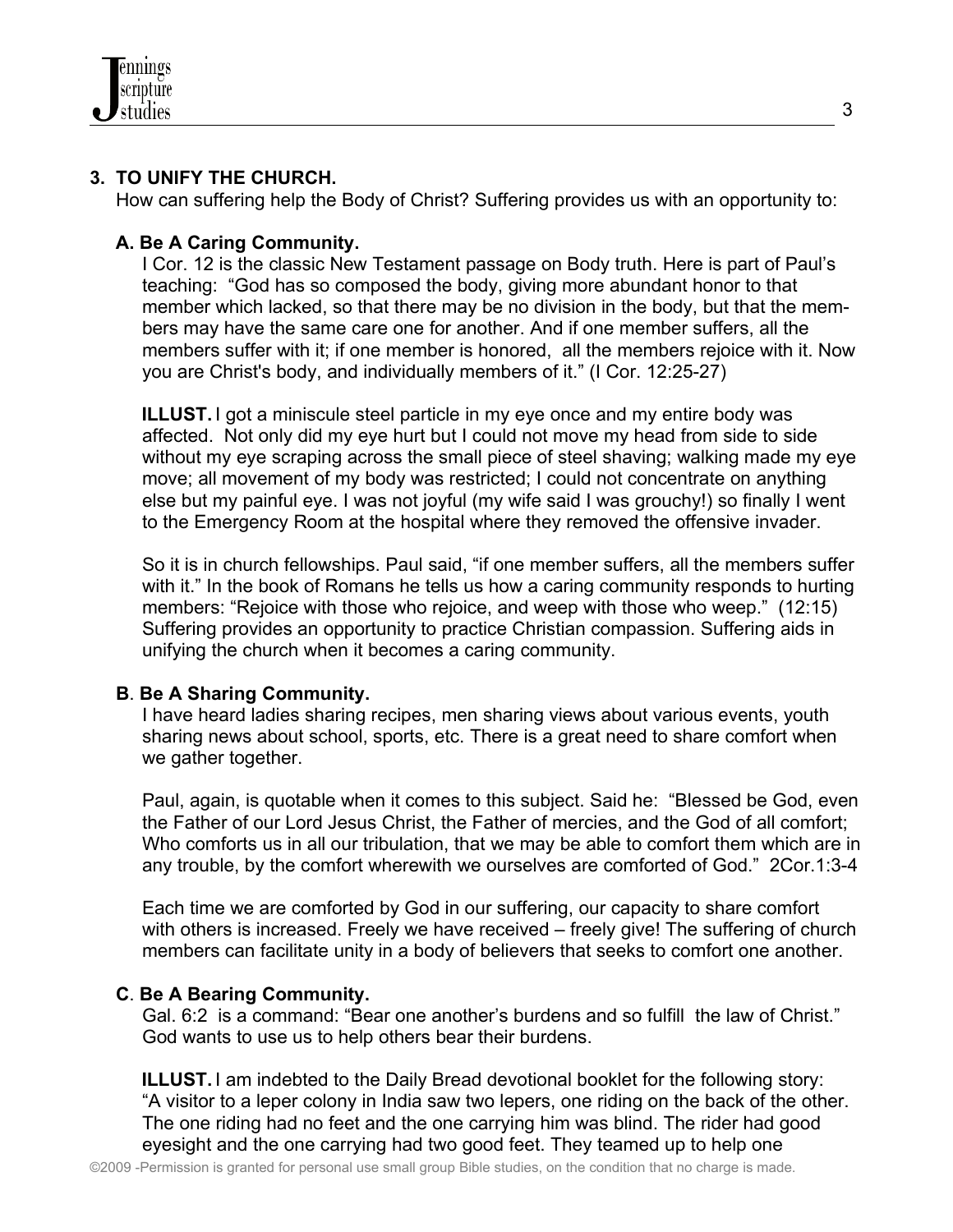

 another." The article concluded by saying, "Imagine a church like that – each member using his strength to make up for another's weakness." All of us have weaknesses, but all of us also have strengths. Let us lift someone today! Why suffering? Here is another reason from scripture for suffering in the lives of saints:

#### **4. TO QUALIFY FOR A CROWN.**

 We've heard the saying, "No cross, no crown." Pain, hurt, suffering, hardships, persecution are forms of crosses. How we bear up under them will determine the type of crown we ultimately receive.

 Jesus sent this message to the suffering church in Smyrna: "Do not be afraid of what you are about to suffer….. Be faithful, even to the point of death, and I will give you the crown of life." (Rev.2:10) This is the crown awaiting faithful sufferers. Paul reminds us that "if we suffer with him, we shall also reign with him." (II Tim.2:12) Since we all suffer in various ways, let's suffer with a sweet spirit and get a crown for it! Yet another reason why Christians suffer is:

### **5. TO TESTIFY OF GOD'S SUFFICIENCY.**

 God is sufficient for every trial we face. There are many times when we think that we can't keep going, but we do, by God's grace. Here are some testimonies that confirm that God is sufficient when suffering:

 **Paul's testimony:** "Most gladly therefore will I rather glory in my infirmities, that the power of Christ may rest upon me." (II Cor. 12:9)

**Job's testimony:** ""When he has tried me I shall come forth as gold." (Job 23:10)

 **John Bunyan's testimony:** He suffered in prison for preaching the Gospel and while he was imprisoned he wrote that great Christian classic "Pilgrim's Progress" – what a testimony!

 **Fanny Crosby's testimony**: What would we know about Fanny Crosby and the over 8,000 songs and hymns she wrote, without her suffering a life of blindness?

 **My son, Don Jennings II's testimony**: He has pastored the same church for 30 years – with M.S. – Muscular Sclerosis, and sits down to preach much of the time. He has been an encouragement to me and many others as he struggles onward and upward. His special verse is I Corinthians 15:10 as *The Message* translates it: "Because God was so gracious, so very generous, here I am. And I'm not about to let his grace go to waste." And he doesn't!

 We are either overcomers or we are overcome. God has grace sufficient for every trial. When He said to Paul, "My grace is sufficient for you" (II Cor.12:9) we can take that as His personal word to us as well. Let us carry our crosses with a smile and thereby testify to God's sufficiency – the world is watching, and so is heaven!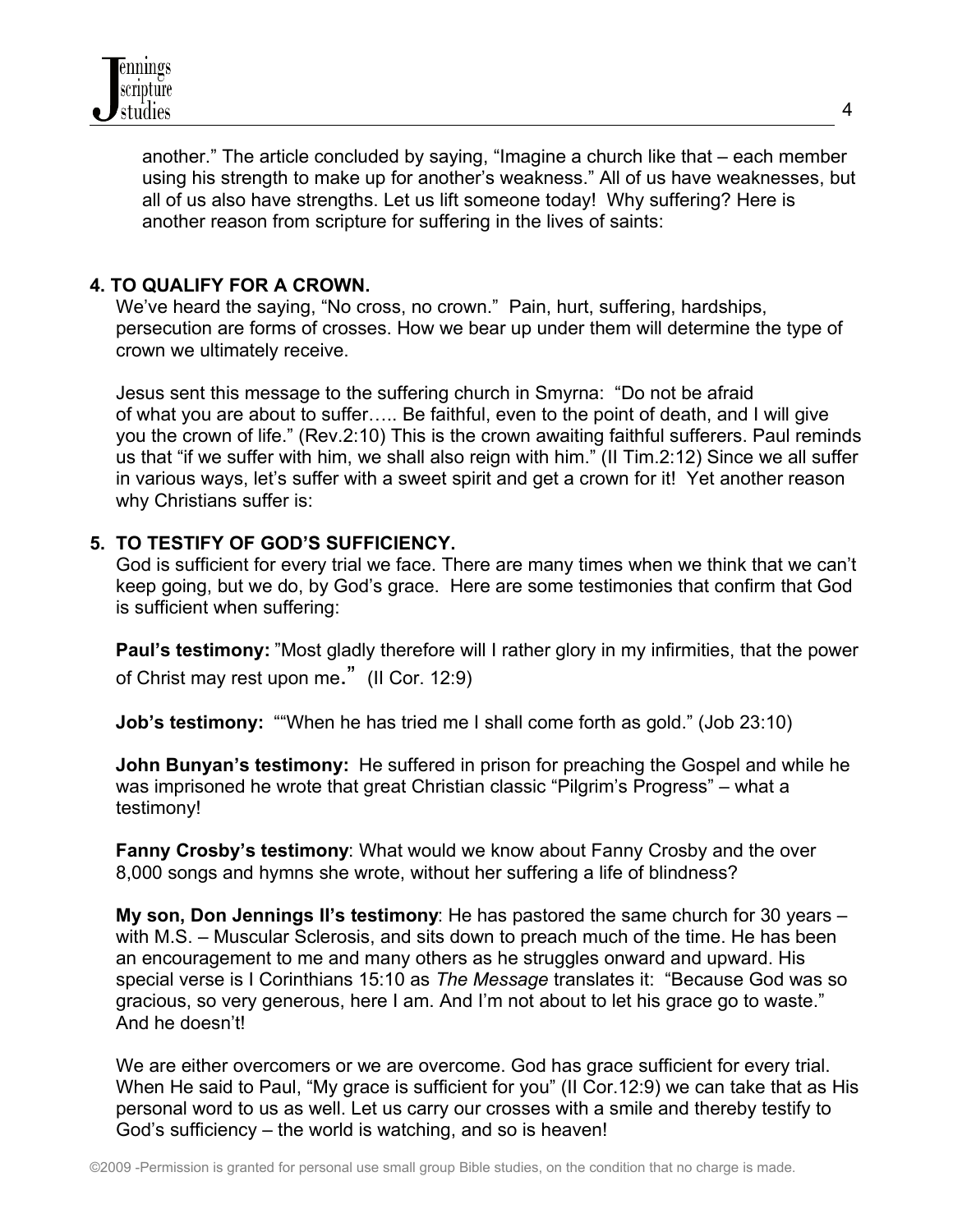Yet another reason why Christians suffer is:

# **6. TO VERIFY OUR HUMANITY.**

Job said, "A man is born to trouble as surely as the sparks (flames) fly upward." (Job 5:7) And Christians are not immune to the troubles and trials of life. I have met some Christians who gave the impression that they are so sanctified and superior that they never have any problems. At least, this is the public impression they give. I have a sneaking suspicion that in private they are just as human and vulnerable as the rest of us. Suffering reminds us that we:

- are not super-human;
- that we are frail and fragile human beings;
- that we are not vaccinated against all germs;
- that the old Adamic nature has not been eradicated:
- that we live in a sinful environment as long as we are still on Planet Earth;
- that we are mere mortals and that we are not immortals yet!

 The Apostle Paul wrote to the Corinthians in the great resurrection chapter that:, "This mortal must put on immortality, this corruptible must put on incorruption." (I Cor. 15:53) That's future! Until then we are mortal and as such are susceptible to sickness, disease and death. Suffering is the inevitable consequence of being a sinner and living is a sin cursed world. "As by one man sin entered into the world and death by sin, so death has passed upon all for all have sinned." (Rom.5:12)

Suffering is the result of what happened in the Garden of Eden and is part of the human condition experienced by all; it is part of living – we are all in a state of decline. Vitamins, diets, exercise, lotions, notions and potions have their temporary benefits but the fact that most do not want to face is that, unless the Lord comes for us, we are going to die. We started dying the moment we were born. Life on earth is just a pause before we are ushered into eternity and is a period of time granted us to make preparations for where we will spend that eternity. That is all part of our humanity.

All of my life I have heard people say, when they became ill or experienced the pain of rejection, disappointment and/or disaster, etc.: "Why me?" Well, you are human and humans hurt, have pain and suffer. Suffering verifies the fact that we are mere mortals living in a sinful world. This is not heaven. If it were we would not be getting ready to go to heaven and looking and forward to the place where "God shall wipe away all tears from their eyes; and there shall be no more death, neither sorrow, nor crying, neither shall there be any more pain: for the former things are passed away." (Rev. 21:4)

 Why do Christians suffer? We have seen six reasons: To Edify The Believer; To Magnify Christ; To Unify The Church; To Qualify For A Crown; To Testify Of God's Sufficiency; To Verify Our Humanity. There is yet one more reason I will cover in this message: We Suffer To Glorify God.

# **7. TO GLORIFY OUR GOD.**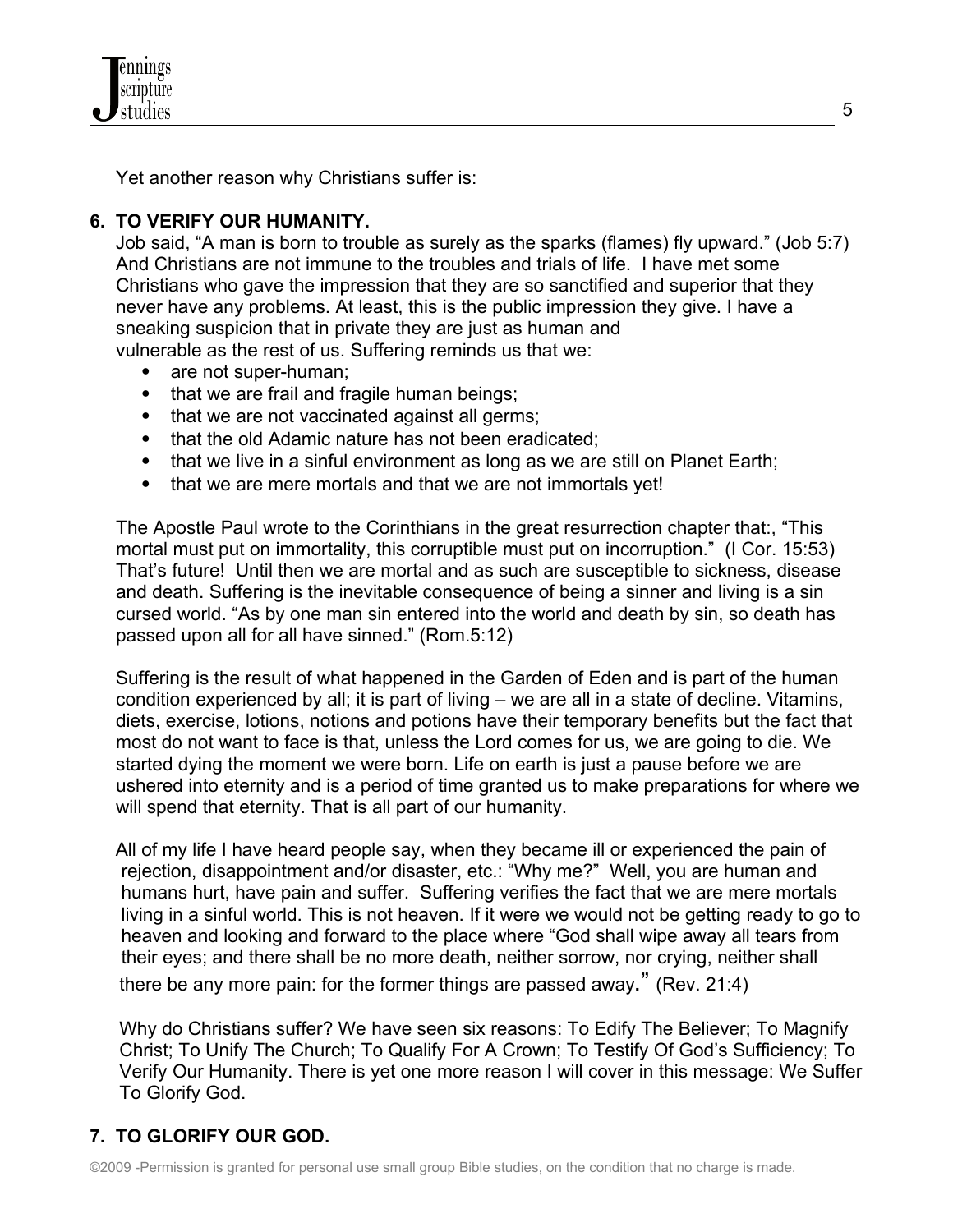According to the scriptures, suffering can bring glory to God. Let us discuss this subject from God's perspective. We are prone to view scripture from our immediate human advantage and not from the vantage point of God's eternal purposes.

 There is an unscriptural message that says in essence, "It is not God's will that anyone should suffer. And if you are living as you should you would not be suffering." This is an emphasis that has misled many sincere and suffering saints. It has caused widespread misunderstanding and confusion and distorts God's purposes which He desires and designs to accomplish through suffering. The problem stems from a faulty hermeneutic on the part of those who are proclaiming such a message.

 (The word "hermeneutic" means "the science of interpretation." The scriptures represent one body of truth. Peter writes that no "scripture is a matter of one's own interpretation." (2 Peter 1:20) That means that all scripture on any given subject must be interpreted and understood in the context of what the remainder of the scriptures teach on that subject. To illustrate: God told Noah to build an ark. (Gen.6:14) If we isolate that statement and take that verse out of the context of the remainder of scripture, someone could preach that all of us should build an ark!)

 Those who teach that God will deliver all who are "right" with Him from suffering here on the earth are speaking from carefully selected proof passages of scripture. They do not preach and teach all that God says on the subject. They isolate their pet passages from the remainder of God's Word on that subject. In so doing, they invent doctrines to perpetuate their faulty hermeneutic and make God's Word teach what they want it to teach, not what it teaches when taken in its entirety. Toward the end of his ministry Paul said: "I have not shunned to declare unto you all the counsel of God." He was saying that his teaching was balanced by having a "whole counsel" view of the Bible's subject matter.

When we analyze the whole body of revealed truth on the subject of suffering we come to see suffering from God's viewpoint and we come to know that God allows some suffering and He allows it for a variety of purposes, one of which is to bring Him glory through the life of the suffering one. The *Westminster Shorter Catechism's* first question is:

"Q. What is the chief end of man?

A. Man's chief end is to glorify God, and to enjoy him forever."

We must remember that the chief end of man's existence upon this earth is not to gratify himself but to glorify His Creator. The unbiblical and unbalanced emphasis upon freedom from suffering while here on earth shifts the focus from what is best from God's viewpoint, putting the emphasis and expectation upon what is best from man's viewpoint.

*Who has ever glorified God through suffering?*

The list is long. I will reference only a few. Let us begin with Jesus!

 **Jesus** – "These words spoke Jesus, and lifted up his eyes to heaven, and said, Father, the hour is come; glorify thy Son, that thy Son also may glorify thee." (John 17:1)The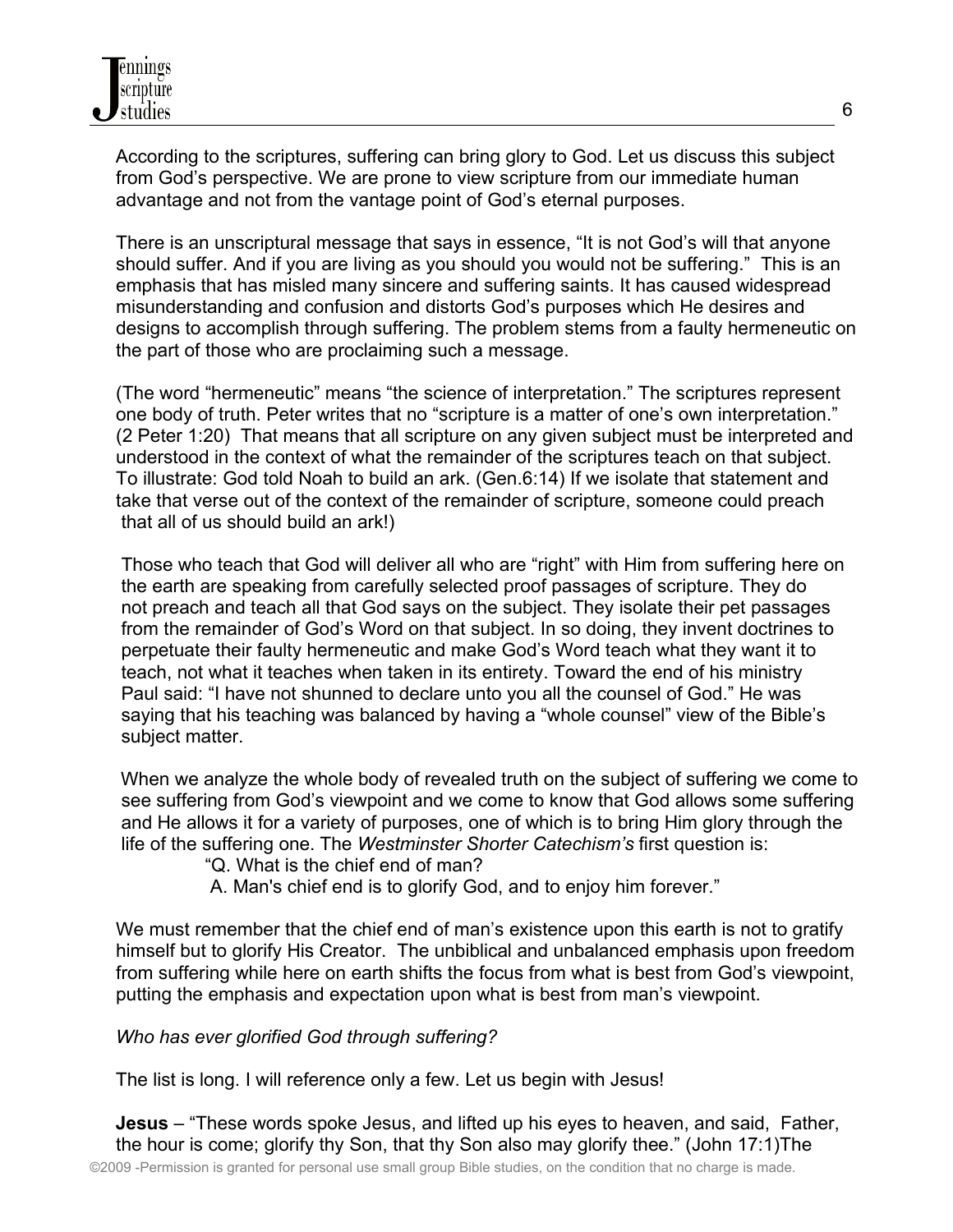"hour" to which Jesus was referring was the hour of hours, the hour for which He came into the world, the hour of the crucifixion. Did the suffering of death on the cross, a horrible form of death, glorify God? Yes! In what sense and in what way was the Father glorified? Jesus said when He came into the world, "I come to do thy will, O God." (Heb.10:9) Again, after the Last Supper, speaking of going to the cross, Jesus said, "Now the Son of Man is glorified, and God is glorified in Him." (John 13:31-32) Jesus' suffering was in the directive will of God and God was thereby glorified.

 **Lazarus -** Jesus said of Lasarus' sickness and death: "This sickness is for the glory of God." (John 11:4) Sickness for the glory of God? That is what Jesus said!

**Blind Man - Here is a very interesting statement by Jesus. The conversation takes place** on the roadside. We read, "As He [Jesus] passed by, He saw a man blind from birth. And His disciples asked Him, 'Rabbi, who sinned, this man or his parents, that he would be born blind?' Jesus answered, 'It was neither that this man sinned, nor his parents; but it was so that the works of God might be displayed in him."

 **Old Testament characters –** Many persons could be cited as suffering and out of their sufferings God's will was accomplished and He was thereby glorified: Joseph in the pit and in prison; David hunted by Saul; Daniel in the lions den; Jeremiah in a dungeon are a few examples.

 **Suffering Persecution** - "Let none of you suffer as a murderer, a thief, an evildoer, or as a busybody in other people's matters. Yet if anyone suffers as a Christian, let him not be ashamed, but let him glorify God in this matter." (I Peter 4:15-16)

 **Others –** There is a passage of scripture about the history of the sufferings of God's People, that we hear very little about, but it helps to bring some balance to the biblical view of suffering. Please read it slowly and thoughtfully:

 "And **others** were tortured, not accepting deliverance, that they might obtain a better resurrection. Still others had trial of mockings and scourgings, yes, and of chains and imprisonment. They were stoned, they were sawn in two, were tempted, were slain with the sword. They wandered about in sheepskins and goatskins, being destitute, afflicted, tormented--of whom the world was not worthy. They wandered in deserts and mountains, in dens and caves of the earth. And all these, having obtained a good testimony through faith ……" (Hebrews 11:35-40)

 These persons are mentioned in the Bible's Hall of Faith. They had great faith but were not delivered! These nameless legions are a challenge to us today to persevere regard less of how severe the sufferings are.

I believe in divine healing. That is the only type of healing. There are two ways that God heals: One is through the medical profession and the other through miracle power. The latter is rare, the former common. God is still in the healing business but not all are healed.